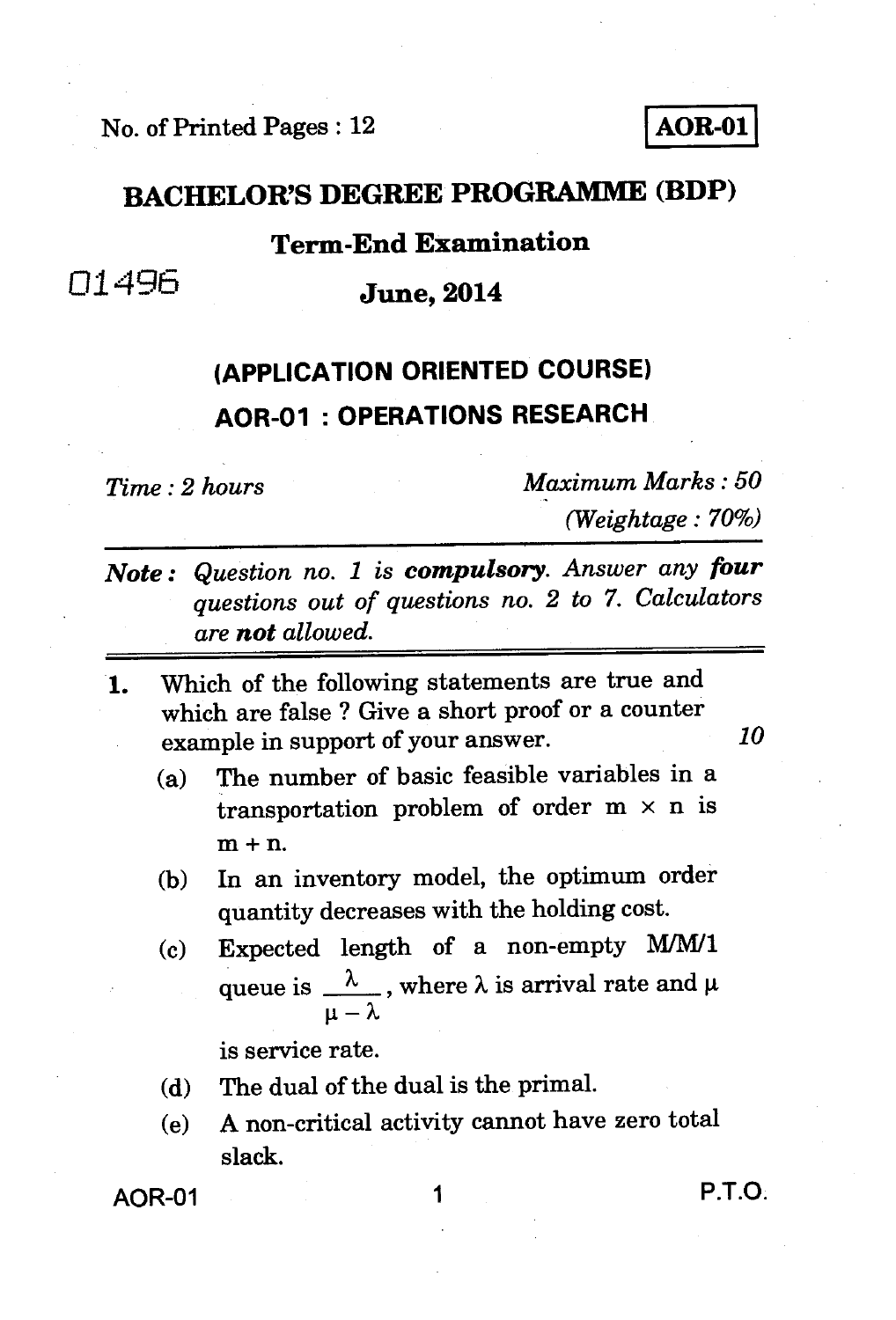**2.** (a) Solve the following linear programming problem by graphical method :

Maximize  $z = 5x_1 + 7x_2$ 

subject to

$$
x1 + x2 \le 4
$$
  
\n
$$
3x1 + 8x2 \le 24
$$
  
\n
$$
10x1 + 7x2 \le 35
$$
  
\n
$$
x1, x2 \ge 0
$$

(b) A particular item has demand of 3000 units per year. The cost of one procurement is ₹ 100 and the holding cost per unit is ₹ 2.40 per year. The replacement is instantaneous and no shortages are allowed. Determine the following :

6

4

 $\boldsymbol{4}$ 

- (i) The economic order quantity
- (ii) The number of orders per year
- (iii) The time between orders
- (iv) The total cost per year if the cost of one unit is  $\bar{x}$  1
- **3.** (a) Find the dual of the following linear programming problem :

Maximize  $z = 3x_1 - 2x_2$ subject to

$$
x1 \le 4
$$
  
\n
$$
x2 \le 6
$$
  
\n
$$
x1 + x2 = 5
$$
  
\n
$$
-x2 \le -1
$$
  
\n
$$
x1, x2 \ge 0
$$

Your dual must have an unrestricted variable.

**AOR-01** 2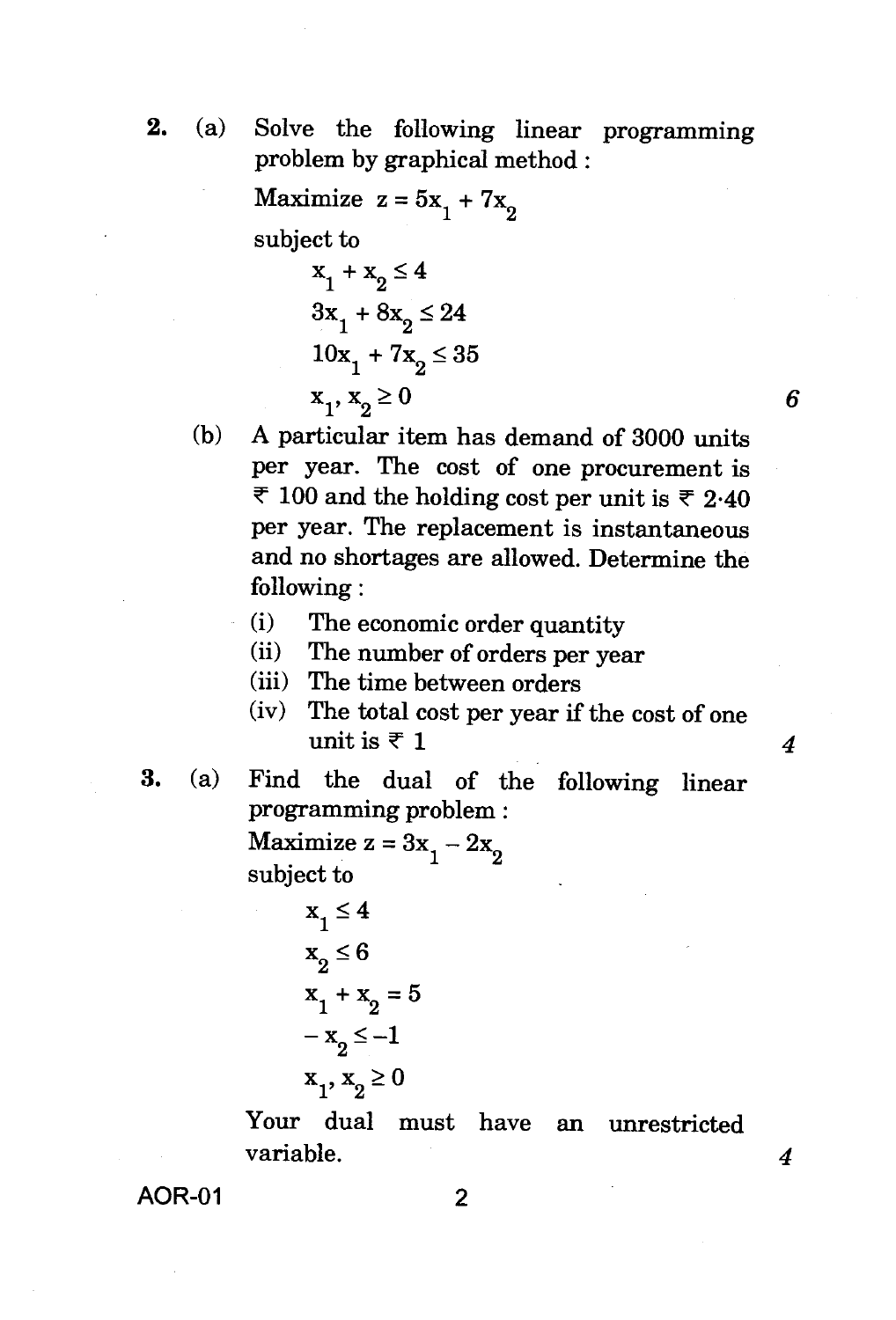(b) The time taken (in hours) by five different machines for completing five different jobs is given below

| ٠            |              |    | <b>Machines</b> |          |          |          |  |  |  |  |
|--------------|--------------|----|-----------------|----------|----------|----------|--|--|--|--|
|              |              | A  | B               | $\rm C$  |          | E        |  |  |  |  |
| $\epsilon$ . | I            | 10 | 5               | 13       | 15       | 16       |  |  |  |  |
|              | $\mathbf{I}$ | 3  | 9               | 18       | 13       | 6        |  |  |  |  |
| Jobs         | III          | 10 | 7               | $\bf{2}$ | $\bf{2}$ | $\bf{2}$ |  |  |  |  |
|              | IV           | 7  | 11              | 9        |          | 12       |  |  |  |  |
|              | V            |    | 9               | 10       |          | 12       |  |  |  |  |

Find the optimal assignment.

**4.** (a) The maintenance crew of a company is divided into two parts  $C_1$  and  $C_2$  which cares for the maintenance of the seven machines  $M_1$ ,  $M_2$ , ...,  $M_7$ . Crew  $C_1$  is responsible for replacement for the spare parts which are worn out, while crew  $C_2$  oils and resets the machines back for operation. The time (in hours) required by crews  $C_1$  and  $C_2$  on different machines is given below :

| $\big \max\{\mathrm{M}_\mathrm{a}\mathrm{chines}\big \,\, \mathrm{M}_\mathrm{1}\big \mathrm{M}_\mathrm{2}\big \,\mathrm{M}_\mathrm{3}\big \,\mathrm{M}_\mathrm{4}\big \,\mathrm{M}_\mathrm{5}\big \,\mathrm{M}_\mathrm{6}\big \,\mathrm{M}_\mathrm{7}\big \,\big.$ |  |  |  |  |
|--------------------------------------------------------------------------------------------------------------------------------------------------------------------------------------------------------------------------------------------------------------------|--|--|--|--|
| $\vert$ Crew C <sub>1</sub>   24   14   22   20   30   28   16                                                                                                                                                                                                     |  |  |  |  |
| Crew $C_2$   11   20   8   18   10   6   4                                                                                                                                                                                                                         |  |  |  |  |

Find the sequence of the machines so that the total maintenance time is minimized. Also determine this minimum time.  $5<sub>5</sub>$ 

AOR-01 3 P.T.O.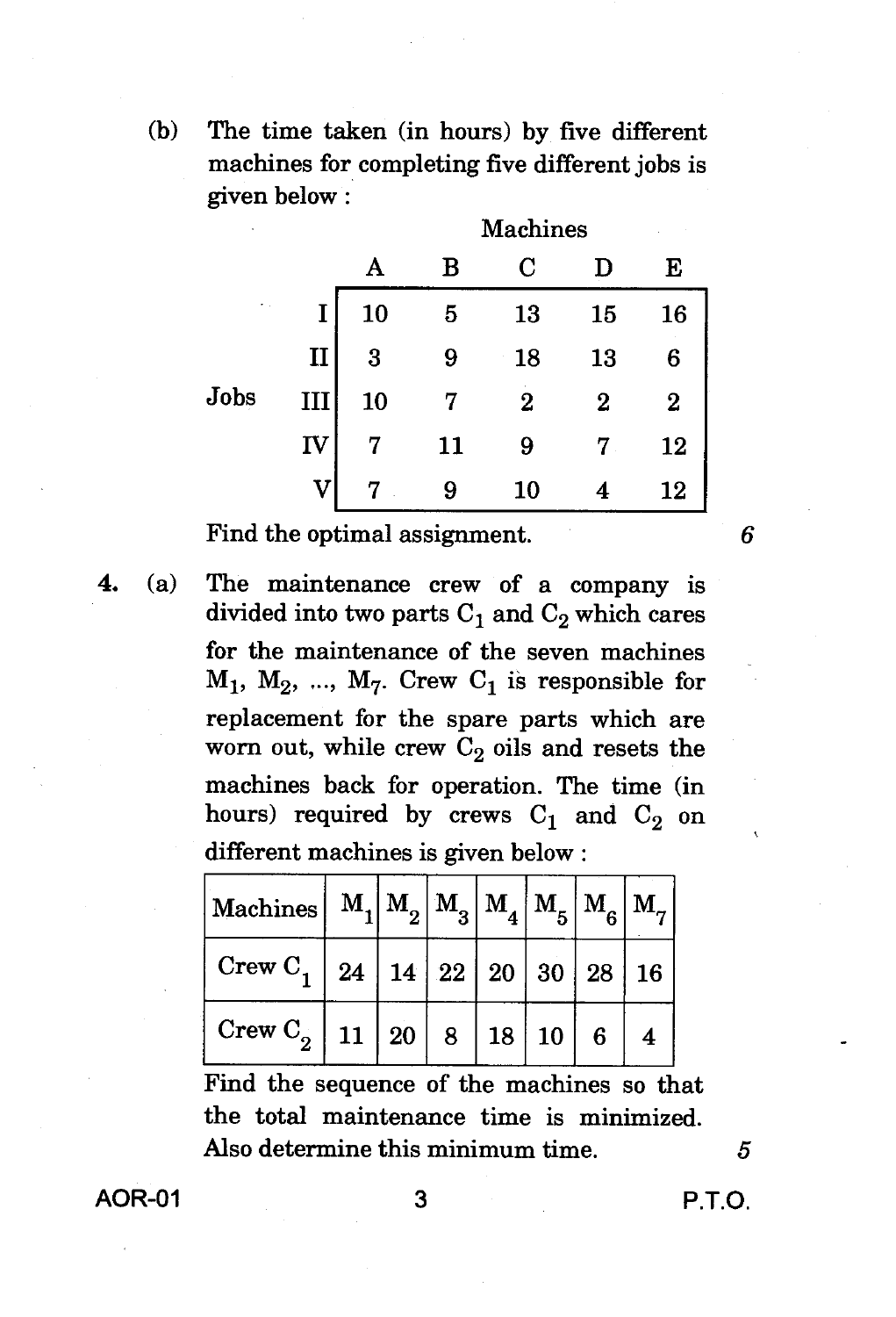- (b) A supermarket has a single cashier. During the peak hours, customers arrive at a rate of 20 customers per hour. The average number of customers that can be processed by the cashier is 24 per hour. Arrival rate and service rate are distributed exponentially. Find the following :
	- (i) The probability that the cashier is idle.
	- (ii) The average number of customers in the system.
	- (iii) The expected waiting time for a customer in the queue.
	- (iv) The expected time that a customer spends in the system before being served.  $5$
- **5.** (a) Find an initial basic feasible solution of the following transportation problem using Vogel's approximation method :

|         |             |             | Destinations | Supply           |    |
|---------|-------------|-------------|--------------|------------------|----|
|         |             | T           | п            | ш                |    |
|         | A           | $\mathbf 2$ |              | 4                | 5  |
|         | B           | 3           | 3            |                  | 8  |
| Sources | $\mathbf C$ | 5           | 4            |                  |    |
|         | D           | 1           | 6            | $\boldsymbol{2}$ | 14 |
| Demand  |             | 7           | .9           | 18               | 34 |

Also, find the optimum solution of the problem. 5

**AOR-01** 4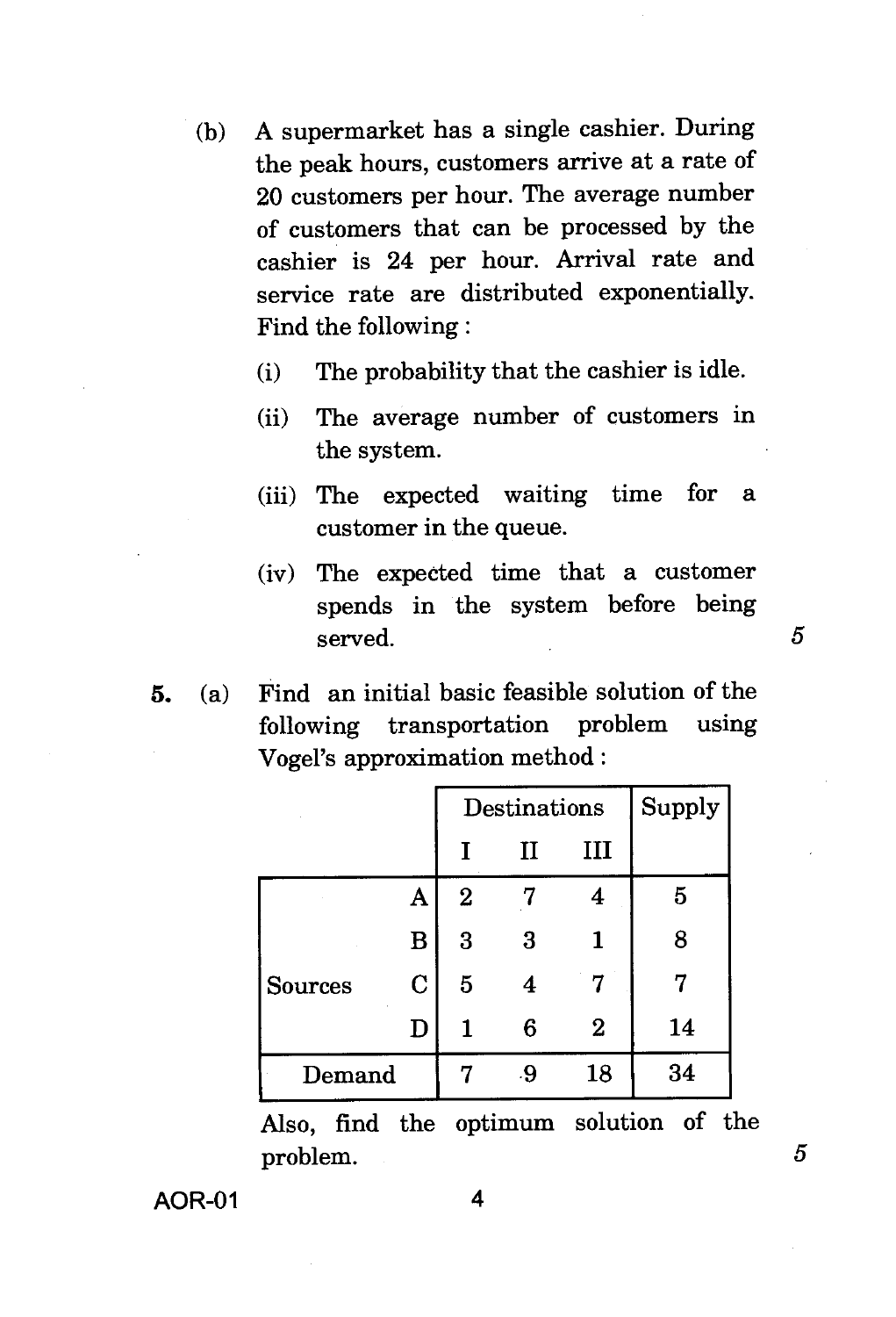**(b) Find the shortest path from city 0 to city 6 in the following network map :** 



**6. (a) A small assembly plant assembles PCs according to the following 7 interlinked stages :** 

| <b>Stage</b>                   |    |    |  |  |    | $ (1\rightarrow 2)(1\rightarrow 3)(1\rightarrow 4)(2\rightarrow 4)(2\rightarrow 5)(3\rightarrow 6)(4\rightarrow 6)(5\rightarrow 7)(6\rightarrow 7) $ |
|--------------------------------|----|----|--|--|----|------------------------------------------------------------------------------------------------------------------------------------------------------|
| Duration<br>$ $ (in hours) $ $ | 12 | 10 |  |  | 10 |                                                                                                                                                      |

**Draw the network diagram and hence find the critical path and the optimal duration for completing the project.** 

**(b) XYZ company buys items in lots of 500 boxes which is a 3 month supply. The cost per box**  is  $\overline{\tau}$  125 and the ordering cost is  $\overline{\tau}$  150. The **inventory carrying cost is estimated at 20% of unit value. What is the total cost of the existing inventory policy ? How much money could be saved by employing the economic order quantity ?** *4* 

**AOR-01 5 P.T.O.** 

5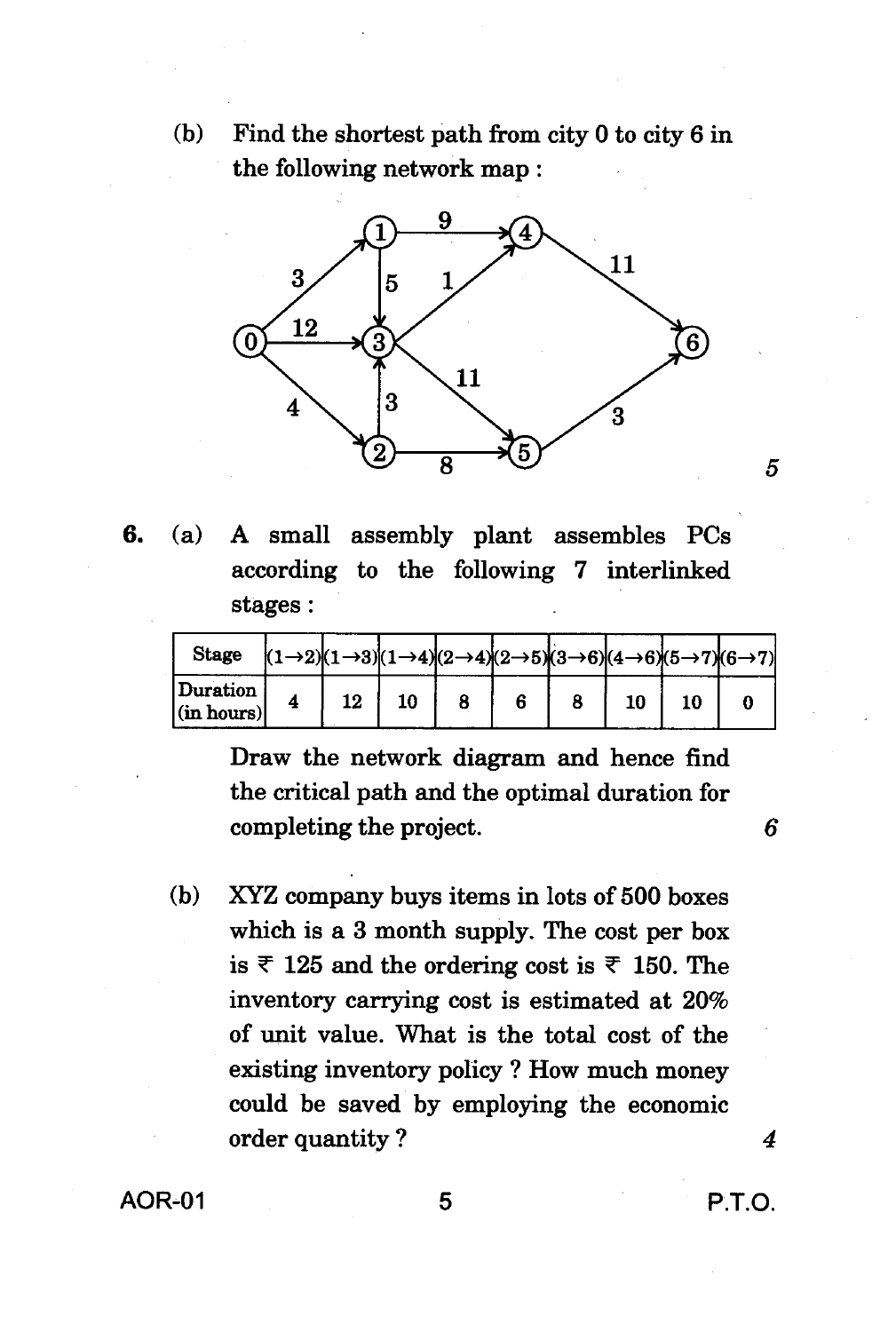7. (a) A company manufactures 30 items per day. The sale of these items depends upon demand, which has the following distribution :

| Sales (units) :   27   28   29   30   31   32   |  |  |  |
|-------------------------------------------------|--|--|--|
| Probability : $ 0.10 0.15 0.20 0.35 0.15 0.05 $ |  |  |  |

The production cost and sale price of each unit are  $\overline{\tau}$  40 and  $\overline{\tau}$  50, respectively. Any unsold product is to be disposed off at a loss of  $\overline{\tau}$  15 per unit. There is a penalty of  $\overline{\tau}$  5 per unit if the demand is not met. Use the following random numbers to estimate the profit/loss of the company for the next 3 days :

#### 10, 99, 65 *5*

(b) Solve the following integer linear programming problem by Branch and Bound method :

> Minimize  $z = 4x_1 + 9x_2$ subject to

> > $x_1 + x_2 \geq 7$  $2x_1 + 3x_2 \ge 17$  $x_1, x_2 \geq 0$

5

AOR-01 6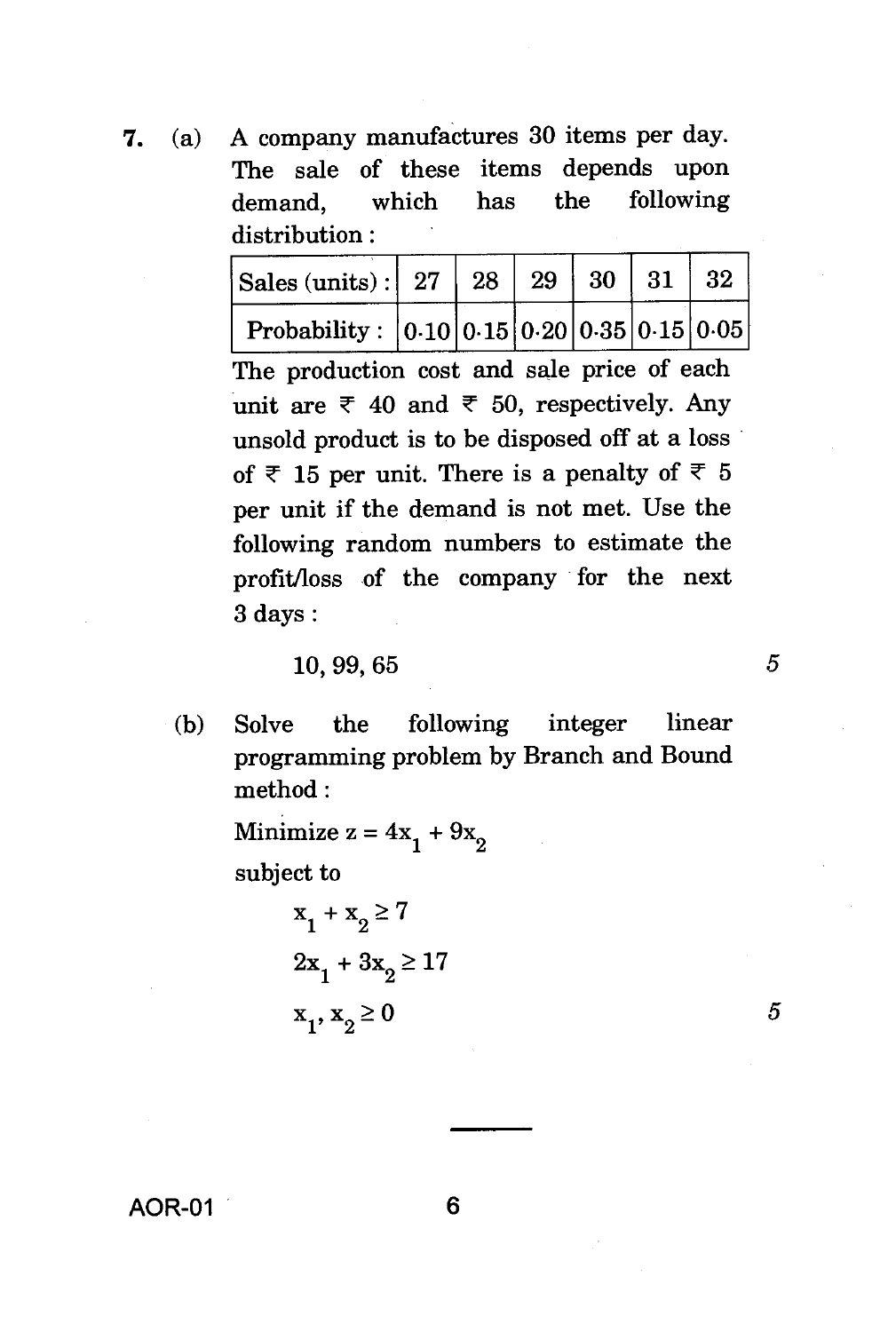ए.ओ.आर.-01

स्नातक उपाधि कार्यक्रम (बी.डी.पी.)

सत्रांत परीक्षा

जून, 2014

# (व्यवहारमूलक पाठ्यक्रम) ए.ओ.आर.-01 : संक्रिया विज्ञान

समय : 2 घण्टे

अधिकतम अंक : 50

(कुल का : 70%)

| नोट: प्रश्न संख्या 1 करना अनिवार्य है । प्रश्न संख्या 2 से 7 में से |
|---------------------------------------------------------------------|
| कोई चार प्रश्न कीजिए । कैलकुलेटरों का प्रयोग करने की                |
| अनुमति नहीं है ।                                                    |

- निम्नलिखित में से कौन-से कथन सत्य और कौन-से कथन 1. असत्य हैं ? अपने उत्तर को एक संक्षिप्त उपपत्ति या प्रत्युदाहरण द्वारा स्पष्ट कीजिए । 10
	- (क) कोटि  $\textbf{m}\times\textbf{n}$  वाली परिवहन समस्या के आधारी सुसंगत चरों की संख्या  $m + n$  होती है।
	- (ख) एक मालसूची निदर्श में, इष्टतम ऑर्डर मात्रा धारण लागत के कम होने से कम होती है ।
	- (ग) एक अरिक्त M/M/1 पंक्ति की प्रत्याशित लंबाई  $\frac{\lambda}{\mu-\lambda}$

है, जहाँ कि  $\lambda$  आगमन दर और  $\mu$  सेवा दर है ।

- (घ) द्वैती की द्वैती आद्य होती है।
- $(\overline{\mathfrak{s}})$ एक अक्रांतिक गतिविधि का कुल शैथिल्य शून्य नहीं हो मकता ।

**AOR-01** 

P.T.O.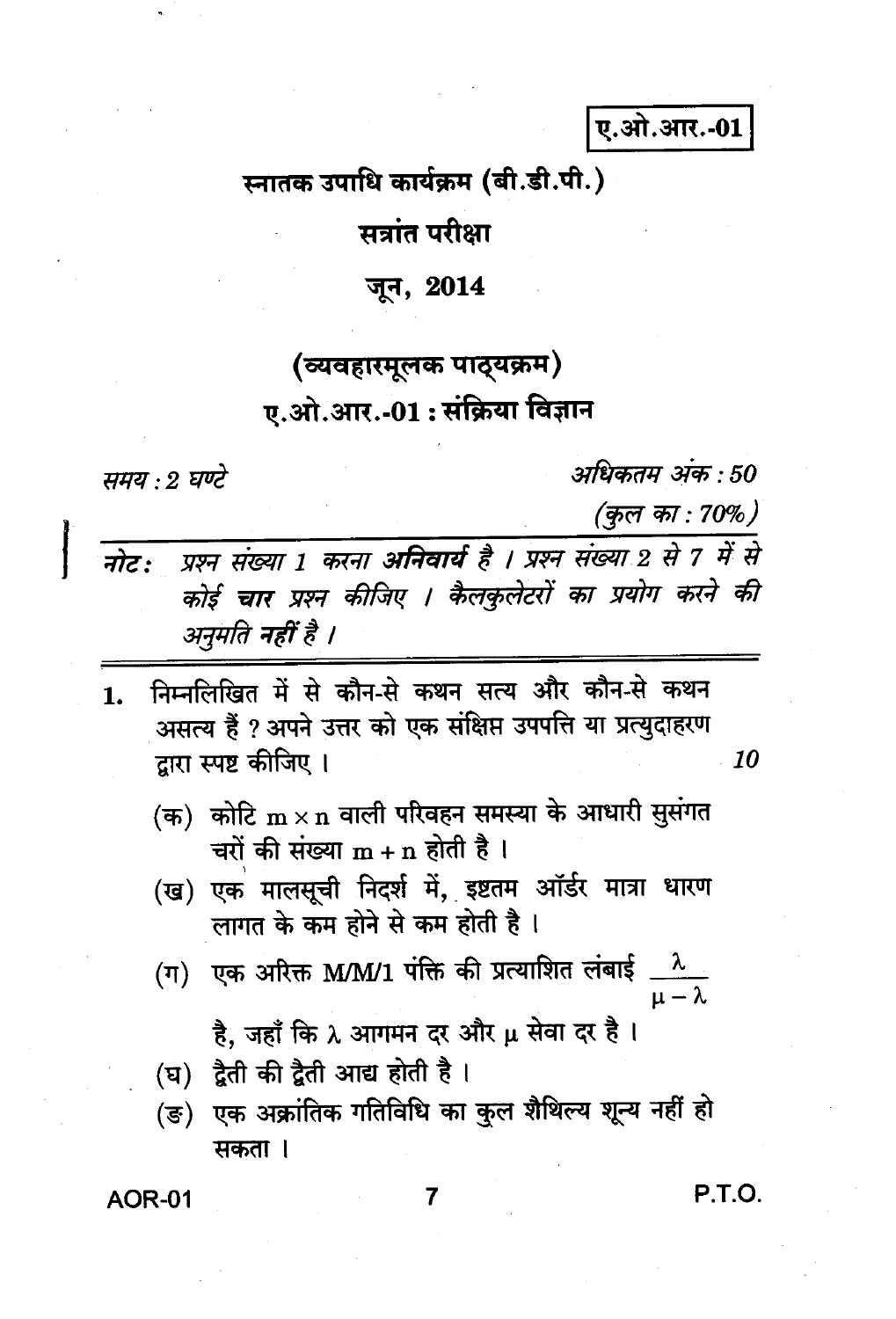- (क) निम्नलिखित रैखिक प्रोग्रामन समस्या को ग्राफीय विधि 2. से हल कीजिए:  $z = 5x_1 + 7x_2$  का अधिकतमीकरण कीजिए जबकि  $x_1 + x_2 \le 4$  $3x_1 + 8x_2 \le 24$  $10x_1 + 7x_2 \le 35$ 
	- $x_1, x_2 \ge 0$
	- (ख) एक खास वस्तु की माँग 3000 इकाई प्रति वर्ष है। एक प्राप्ति की लागत ₹ 100 और धारण लागत ₹ 2.40 प्रति इकाई प्रति वर्ष है । प्रतिस्थापन तुरंत होता है और किसी अभाव की अनुमति नहीं है । निम्नलिखित को निर्धारित कीजिए :

6

 $\boldsymbol{4}$ 

4

- आर्थिक ऑर्डर मात्रा  $(i)$
- (ii) ऑर्डरों की संख्या प्रति वर्ष
- (iii) ऑर्डरों के बीच का समय
- कुल कीमत प्रति वर्ष यदि एक इकाई की कीमत  $(iv)$ ₹ 1 है
- (क) निम्नलिखित रैखिक प्रोग्रामन समस्या की द्वैती ज्ञात 3. कीजिए :
	- $z = 3x\frac{1}{1} 2x\frac{1}{2}$ का अधिकतमीकरण कीजिए जबकि

$$
x_1 \le 4
$$
  
\n
$$
x_2 \le 6
$$
  
\n
$$
x_1 + x_2 = 5
$$
  
\n
$$
-x_2 \le -1
$$
  
\n
$$
x_1, x_2 \ge 0
$$

आपकी द्वैती में एक अप्रतिबंधित चर होना चाहिए ।

**AOR-01**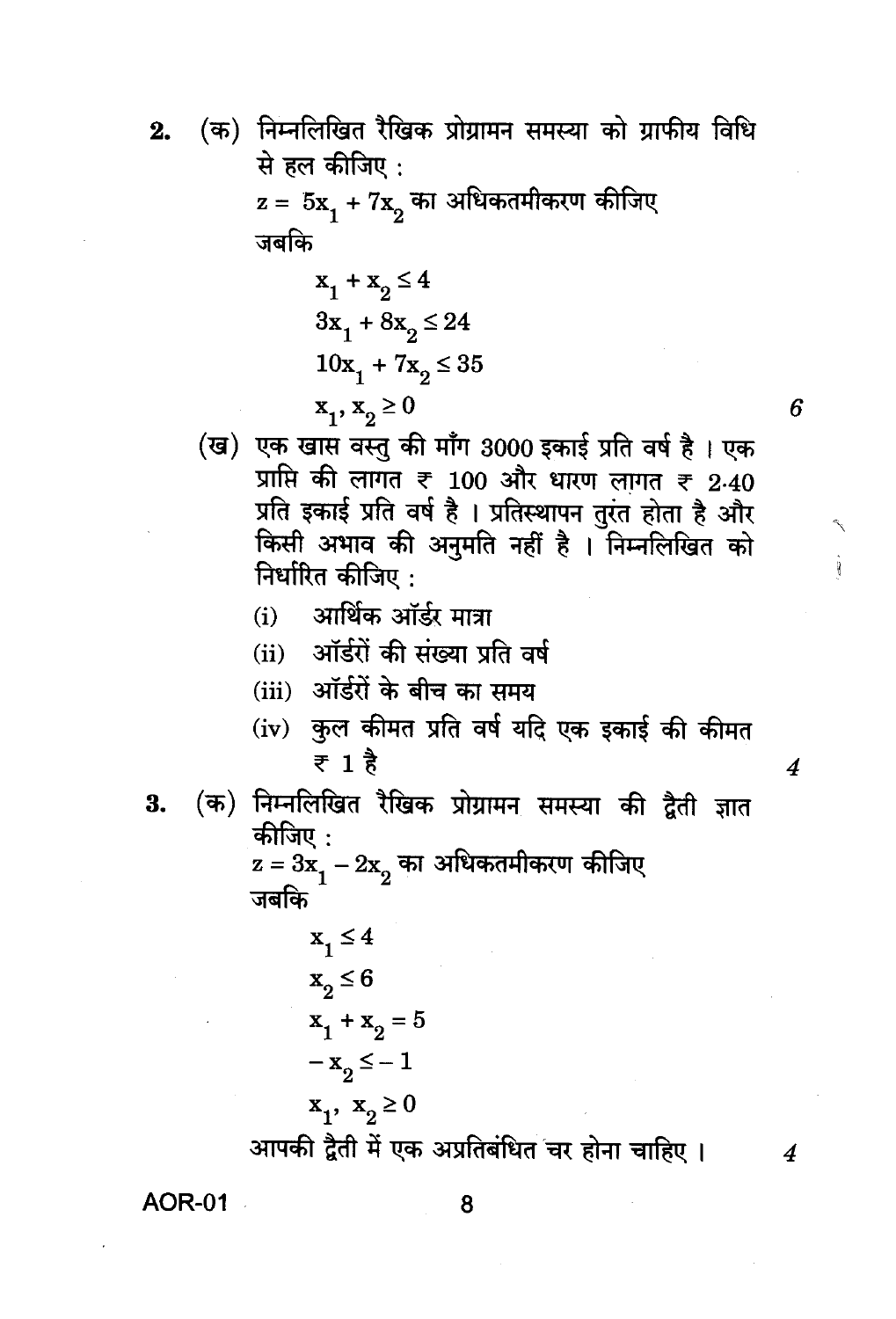(ख) पाँच विभिन्न मशीनों द्वारा पाँच भिन्न-भिन्न कार्यों को पूरा करने में लगा समय (घंटों में) नीचे दिया गया है:

|       |              |           | В  | С        |    | Е        |
|-------|--------------|-----------|----|----------|----|----------|
|       | $\mathbf I$  | <b>10</b> | 5  | 13       | 15 | 16       |
|       | $\mathbf{I}$ | 3         |    | 18       | 13 | 6        |
| कार्य | III          | 10        |    | $\bf{2}$ | 2  | $\bf{2}$ |
|       | IV           |           | 11 | 9        |    | 12       |
|       |              |           |    | 10       |    | 12       |

मशीनें

इष्टतम नियतन ज्ञात कीजिए ।

(क) एक कम्पनी के रखरखाव दल को दो भागों  $C_1$  और  $C_2$ में बाँटा जाता है जो कि कम्पनी में सात मशीनों  $M_1$ ,  $M_2$ , ...,  $M_7$  के रखरखाव की देखभाल करते हैं । दल  $C_1$  उन पुर्जों के प्रतिस्थापन के लिए जिम्मेदार है जो कि घिस-पिट जाते हैं, जबकि दल  $C_2$  तेल लगाकर मशीनों को फिर से चालू करता है। दलों  $C_1$  और  $C_2$  को विभिन्न मशीनों पर लगने वाला समय (घंटों में) नीचे दिया गया है:

| ं मशीनें $\mid$ $\textbf{M}_{1} \mid$ $\textbf{M}_{2} \mid$ $\textbf{M}_{3} \mid$ $\textbf{M}_{4} \mid$ $\textbf{M}_{5} \mid$ $\textbf{M}_{6} \mid$ $\textbf{M}_{7} \mid$                                                                                                              |  |  |  |  |
|----------------------------------------------------------------------------------------------------------------------------------------------------------------------------------------------------------------------------------------------------------------------------------------|--|--|--|--|
| दल $\rm C^{\phantom{0}}_1$   $\rm 24$   $\rm 14$   $\rm 22$   $\rm 20$   $\rm 30$   $\rm 28$   $\rm 16$                                                                                                                                                                                |  |  |  |  |
| $\mid$ दल ${\rm C}^{}_{2}\left \right.$ $\left.\right.11\left.\right.\left \right.20\left.\right.\left \right.\right.\left.\left.\left.\right8\left.\right.\left \right.\right.18\left.\right.\left \right.\left.\left.\right10\left.\right.\right \right.\left.\left.\right6\right\ $ |  |  |  |  |

मशीनों का वह अनुक्रम ज्ञात कीजिए जिससे कि कुल रखरखाव समय न्यूनतम हो । न्यूनतम समय भी ज्ञात कीजिए ।

**AOR-01** 

P.T.O.

5

6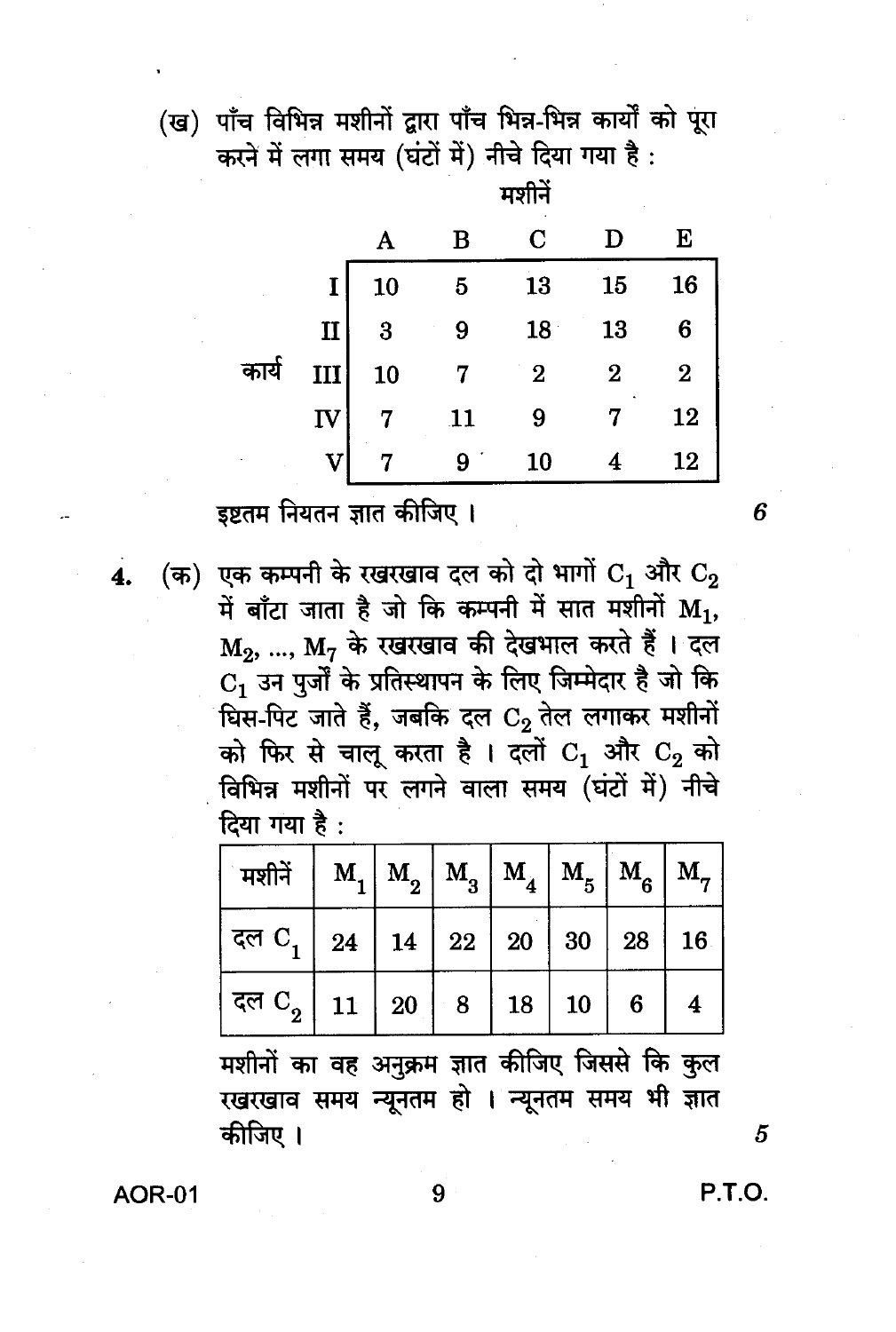- (ख) एक सुपरमार्केट में केवल एक खजांची है। व्यस्त घंटों में 20 ग्राहक प्रति घंटे की दर से आते हैं । खजांची प्रति घंटा औसतन 24 ग्राहकों की कार्यवाही पूरी करता है। आगमन दर और सेवा दर चरघातांकी रूप से बंटित हैं। निम्नलिखित को ज्ञात कीजिए :
	- खजांची के खाली होने की प्रायिकता ।  $(i)$
	- ्राणाली में ग्राहकों की औसतन संख्या ।  $(ii)$
	- (iii) पंक्ति में ग्राहक का प्रत्याशित प्रतीक्षा समय।
	- (iv) प्रत्याशित समय जो कि एक ग्राहक सेवा प्राप्त करने से पहले प्रणाली में बिताता है।
- (क) वोगल सन्निकटन विधि का प्रयोग करके निम्नलिखित 5. परिवहन समस्या का प्रारंभिक आधारी सूसंगत हल ज्ञात कीजिए :

|       |             |                | पूर्ति       |                  |                |
|-------|-------------|----------------|--------------|------------------|----------------|
|       |             | I              | $\mathbf{I}$ | III              |                |
|       | A           | $\overline{2}$ | 7            | 4                | $\overline{5}$ |
|       | $\bf{B}$    | 3              | 3            | 1                | 8              |
| स्रोत | $\mathbf C$ | $\overline{5}$ | 4            | 7                | 7              |
|       | $\mathbf D$ | 1              | 6            | $\boldsymbol{2}$ | 14             |
| माँग  |             | 7              | 9            | 18               | 34             |

समस्या का इष्टतम हल भी प्राप्त कीजिए।

**AOR-01** 

5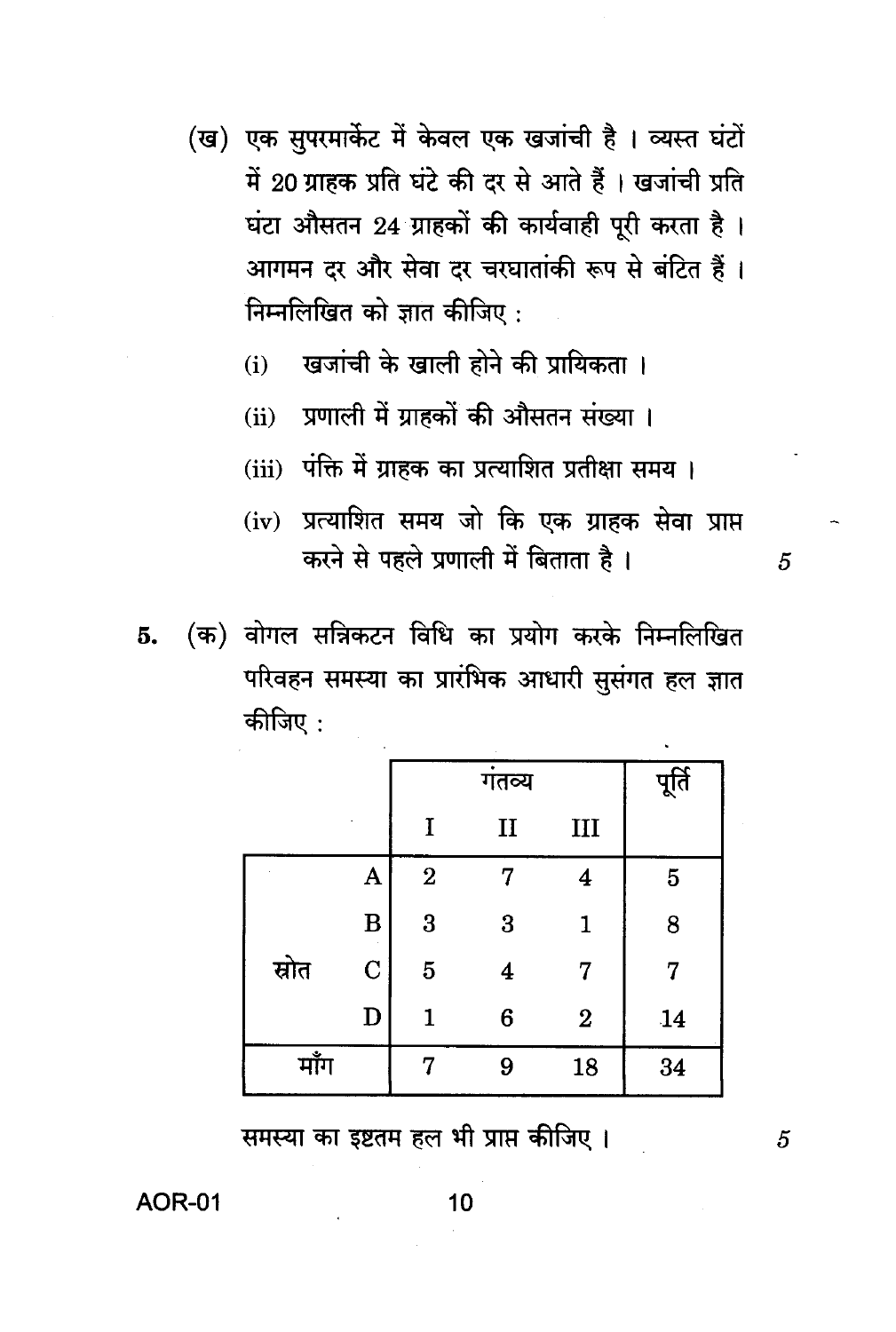(ख) निम्नलिखित नेटवर्क मानचित्र में नगर 0 से नगर 6 तक का लघुतम मार्ग ज्ञात कीजिए:



(क) एक PC बनाने वाली छोटी कम्पनी (असेम्बली प्लांट) 6. निम्नलिखित आपस में जुड़े हुए 7 चरणों के अनुसार PC को बनाती है:

| चरण                     |  |    |  |  | $ (1\rightarrow 2)(1\rightarrow 3)(1\rightarrow 4)(2\rightarrow 4)(2\rightarrow 5)(3\rightarrow 6)(4\rightarrow 6)(5\rightarrow 7)(6\rightarrow 7)$ |
|-------------------------|--|----|--|--|-----------------------------------------------------------------------------------------------------------------------------------------------------|
| अवधि<br>$ $ (घंटों में) |  | 10 |  |  |                                                                                                                                                     |

नेटवर्क आरेख बनाइए और इस प्रकार क्रांतिक पथ और परियोजना को पुरा करने में लगी इष्टतम अवधि ज्ञात कीजिए ।

(ख) XYZ कम्पनी 500 बक्सों के लॉट में उत्पाद खरीदती है जो कि 3 महीने की पूर्ति है । प्रति बक्सा लागत ₹ 125 और ऑर्डर लागत ₹ 150 है। मालसूची रखरखाव लागत इकाई मूल्य की 20% अनुमानित की जाती है । मौजूदा मालसूची नीति की कुल लागत क्या है ? आर्थिक ऑर्डर मात्रा का इस्तेमाल करके कितना धन बचाया जा सकता है ?

**AOR-01** 

P.T.O.

4

5

 $6 -$